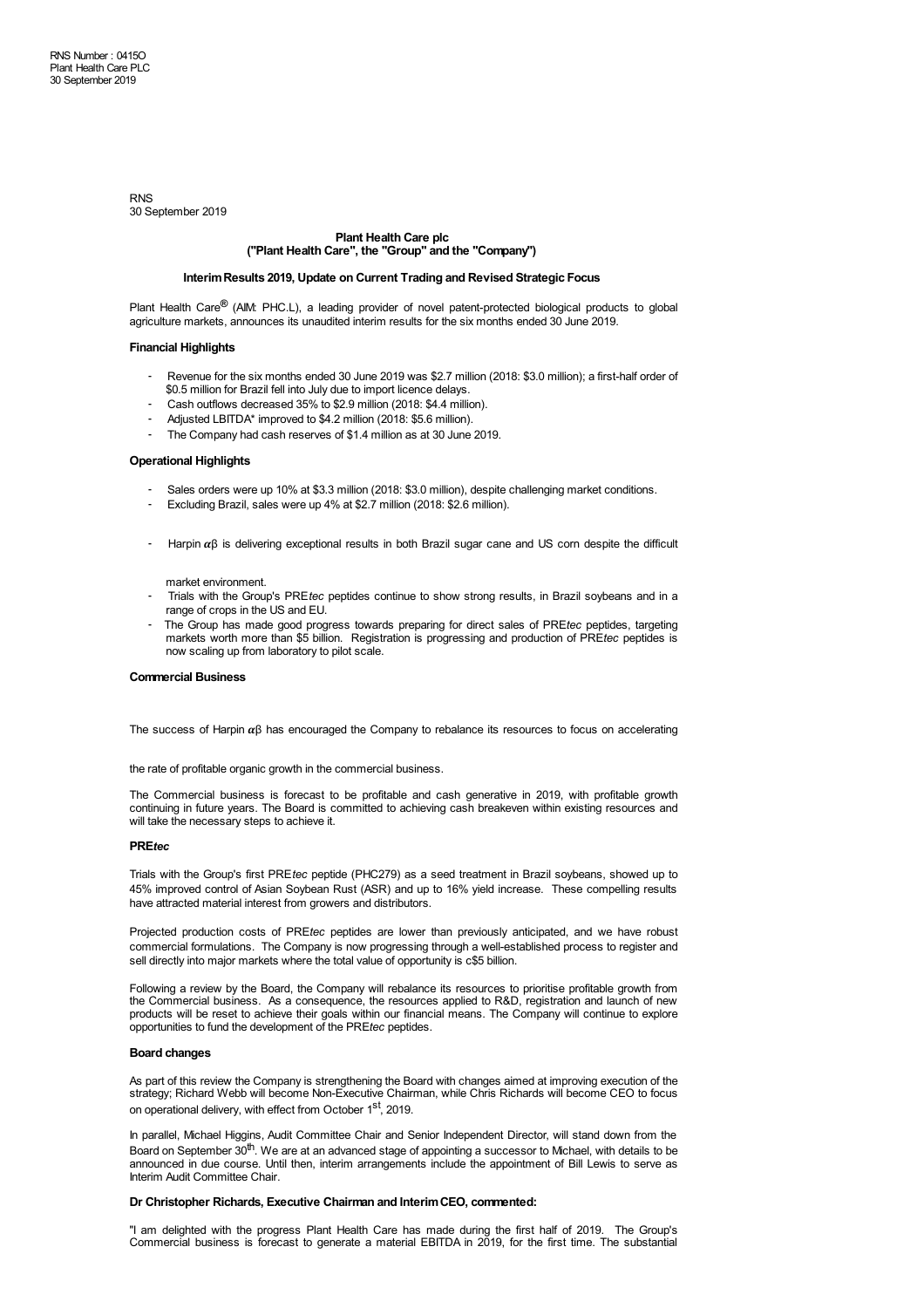benefits of Harpin  $\alpha$ B to growers are now abundantly clear.

We are confident of achieving material revenue growth in 2019 despite macro-level market-driven challenges, although revenue will be slightly lower than previous expectations.

Finally, I would like to express my thanks to Michael Higgins for his outstanding work on the Plant Health Care Board over the past six years."

\*LBITDA: loss before interest, tax, depreciation, amortisation, shared-based payments and intercompany currency adjustments.

In this document, references to "the Company" are to Plant Health Care plc. References to "Plant Health Care", "the Group". "we" or "our" are to Plant Health Care plc and its subsidiaries and lines of business, or any of them<br>"the Group". "we" or "our" are to Plant Health Care plc and its subsidiaries and lines of business, or any as the context may require. The Plant Health Care name and logo, Myconate, and Innatus and other names *and marks appearing herein and on company literature are trademarks or trade names of Plant Health Care. All other third-party trademark rights are acknowledged.*

This announcement contains inside information for the purposes of Article 7 of EU Regulation 596/2014

#### **Plant Health Care plc**

Chris Richards - Executive Chairman and Interim CEO Jeffrey Hovey - Chief Financial Officer +1 919 926 1600

# **Arden Partners plc - Nomad and Broker**

John Llewellyn-Lloyd / Dan Gee-Summons

+44 (0) 20 7614 5900

Company website: [www.planthealthcare.com](http://www.planthealthcare.com/)

#### **Chairman's statement**

### **Introduction**

I am pleased to report the interim results for the six months ended 30 June 2019. The Commercial business has continued to make good progress, with sales orders up 10% in a very challenging market environment. We anticipate that the Commercial business will generate a material EBITDA in the full year

2019; the continued strong growth of Harpin  $αβ$  sales will take the Group to cash positive in due course.

Harpin  $αβ$  is gaining more users in Brazil sugar cane; we are targeting sugar mills which plant 3 million

hectares of sugarcane. Restrictions on import licences are currently holding back sales and we are working to resolve those limitations. With very low sugar prices, the area of sugarcane has reduced to some 8.4 million hectares (previously 10 million hectares) and producers are seeking extended payment<br>terms. Harpin αβ, however, provides very substantial benefits in efficiency, which is encouraging

increased use even in these conditions.

In the US, the launch into the 90 million acre corn market has been well received. Corn treated with Harpin

 $\alpha\beta$  at planting have emerged from the ground taller and more robust than untreated corn; we anticipate that

this will boost yield at harvest in the coming weeks. US corn, however, has been hit very hard by the combination of low commodity prices and the worst weather in decades, which delayed planting. While this held back on ground sales, the area treated (approx. 350,000 acres) was an encouraging start. We are currently in discussion with our distributor on sales for Q4 2019.

The recent agreement with Wilbur Ellis for the distribution of Employ (Harpin  $\alpha\beta$ ) into specialty crops in the

US is already leading to increased sales into those crops.

Distribution agreements with strong partners now give Harpin  $\alpha\beta$  access to crops grown on more than 30

million hectares. We expect this to drive accelerated revenue growth over the coming years.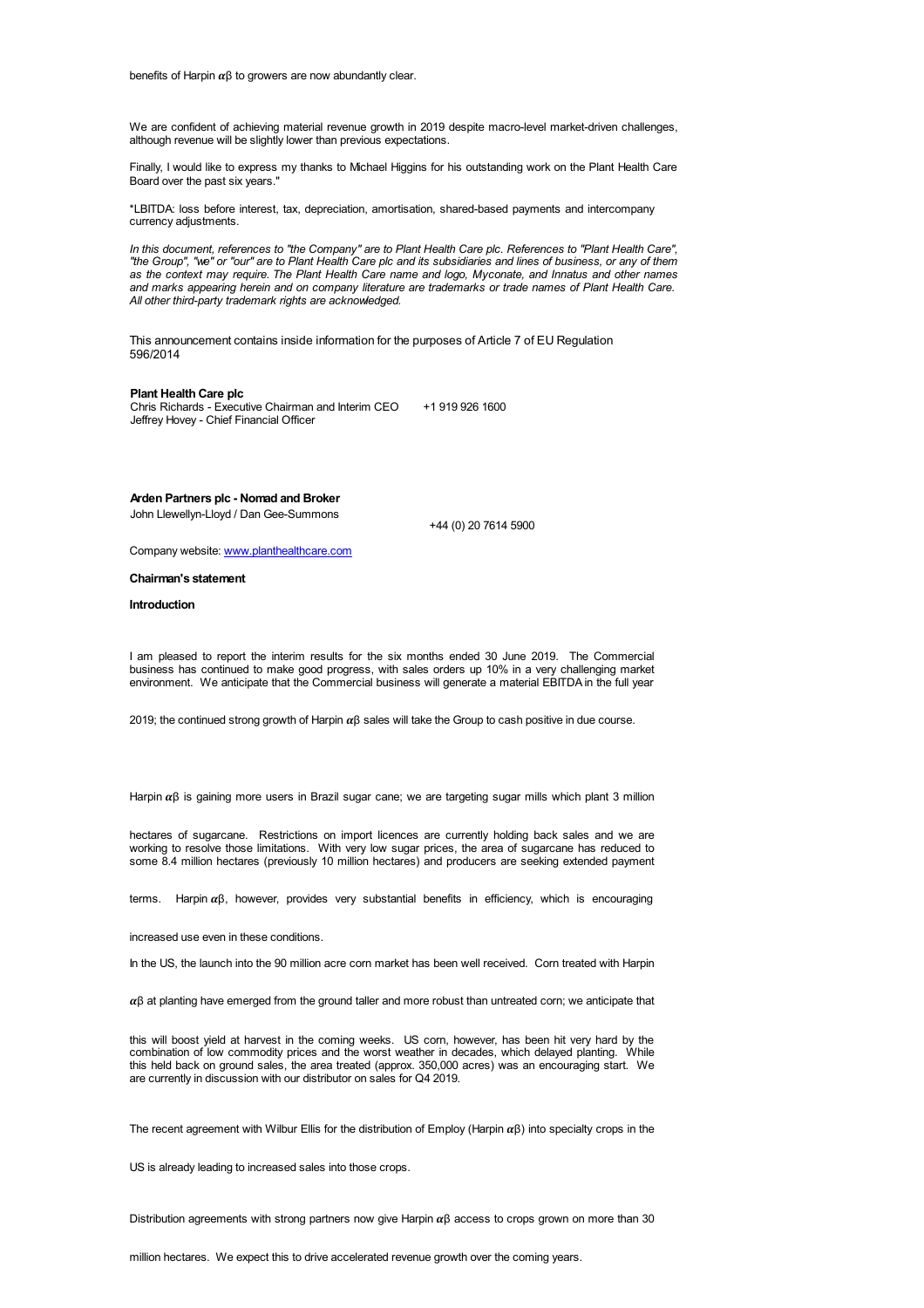In New Technology, we were excited to report positive results with PHC279 as a seed treatment in Brazil soybeans. PHC279 significantly improved ASR control of foliar fungicide programmes, even in fields facing heavy disease pressure. Disease control was improved by up to 45% when PHC279 was applied as a seed treatment. In addition, yields of soybeans were increased by up to 16% when compared with foliar fungicide programmes alone. These results provide increasing support for the acceptance of PHC279 as a compelling tool to combat ASR.

Positive results continue to be generated in other crops, in the US and in Europe. Based on these results, the Group intends to commercialise PRE*tec* peptides in markets worth more than \$5 billion, starting with PHC279, an Innatus 3G peptide. The first launches are likely to be into corn and soybeans in the USAand in soybeans in Brazil for the control of ASR.

The Group has recently announced an agreement with Penn State University, which will scale up production of PHC279 from our laboratory scale methods to pilot scale. This is the next step towards full commercial production. PHC279 is progressing through the registration in the US and the Group intends to seek a fast track product registration in Brazil. Other PRE*tec* peptides will follow.

### **Commercial Products**

Our Commercial business markets our proprietary products worldwide through distributors and also distributes complementary third-party products alongside our own products in Mexico. The Group has a<br>portfolio of existing products, based on our proprietary Harpin αβ and Myconate® technologies. Harpin-

based products are now well established in certain markets. Over the last three years, the Group has extended distribution into large crops; we now have access to markets covering more than 30 million hectares, with strong, committed partners.

During the first half of 2019, overall product sales were \$2.7 million (H1 2018: \$3.0 million). Orders were up 10% to \$3.3m (\$3.0m in 2018) but delays in achieving an import licence in Brazil pushed some sales into H2. The gross margin decreased to 57% compared to 60% over the same period in 2018, due to the increased proportion of third-party sales.

Sales in Mexico increased by 12% (12% in local currency). Despite headwinds caused by the possible

tariffs imposed by the US government, Harpin  $\alpha\beta$  sales increased by 28% with launches into the strawberry

#### and chilies markets in northwest Mexico.

Sales in the Americas decreased 47%, mainly due to delays in the import of product into Brazil in the first half of 2019. These sales occurred in the beginning of the second half of 2019. The Group has a limited licence to import into Brazil and continues to work with Brazilian authorities to secure an unlimited licence

which will allow for timely shipments of Harpin αβ into Brazil. Harpin αβ was launched in Brazil in February

2018 for use on sugarcane, through Coplacana, a leading cooperative. Demonstration field trials conducted in 2016-2019 showed an average yield increase of over 21%. Subsequent to these trials, the Group has also initiated 56 trials with 15 sugar mills in São Paulo state representing 3.0 million hectares of sugarcane. First results from these trials are expected in late October.

The launch of Harpin  $\alpha\beta$  as a seed treatment product for field corn in the US has been well received.

Demonstration plots showed that corn treated with Harpin  $\alpha\beta$  emerged from the ground taller and more

robust than conventionally treated corn. This was especially visible when the crop was under stress, for example from excess soil moisture. Despite record rainfall and reduced planted corn acres due to flooding, we estimate that 350,000 acres were treated in 2019. Our distribution partner considers the launch to have been successful.

In June 2019, we signed an exclusive agreement with Wilbur Ellis, one of the largest US agricultural distributors, with sales of over \$3 billion, for distribution of Employ to specialty crops. These crops are grown on some 7 million acres in the US; the agreement with Wilbur Ellis gives us materially increased access to these crops. We are already seeing increased orders resulting from this agreement.

Sales in Europe/Africa decreased by 18% (12% in constant currency). This was partially due to channel stock remaining high in the South African region. The Group is also experiencing a registration delay in Turkey, which delayed sales in the first half of 2019. We expect to obtain the registration in the second half of 2019, which will allow sales to occur in the fourth quarter of 2019. Sales in Spain increased 8% (15% in constant currency) through increased sales into the citrus and rice markets. We expect to further expand sales through our Spanish subsidiary into the citrus and grape markets in Peru and Chile.

Sales by the Group in any one period will be subject to a number of seasonal and market-related factors, as well as the terms of agreements with third parties and the timing of product registrations. As a result, the Group's sales may not follow a strictly linear trend. Historically, Group sales have been heavily weighted towards the second half of the year.

# **NewTechnology**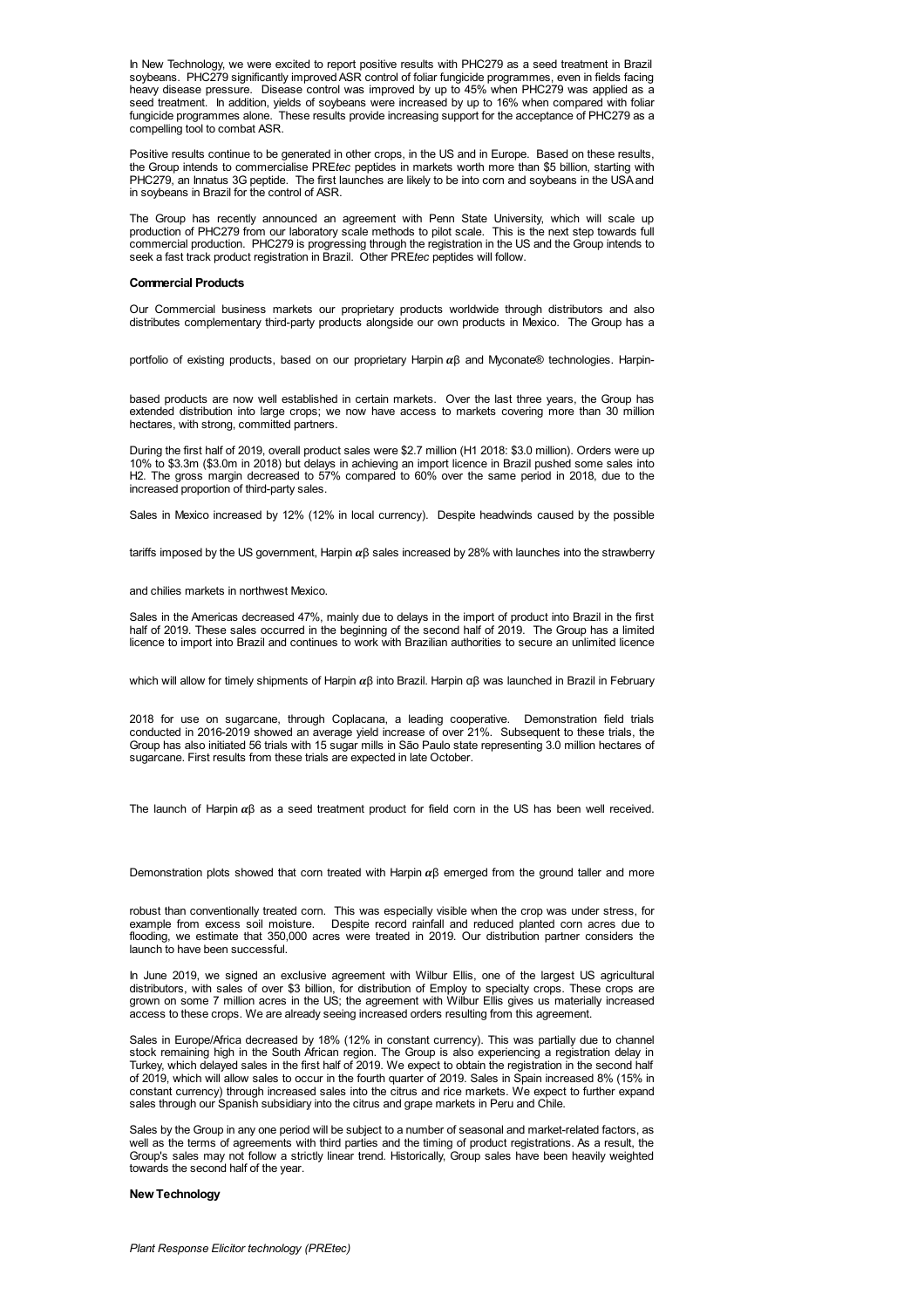Plant Health Care develops and commercialises novel peptides that work in a manner analogous to 'vaccines' for plants. When they come in contact with plants, these substances provoke the plants' natural defence systems, and elicit a variety of useful responses for the farmer, such as improved growth and yield. A pipeline of these peptides is being evaluated by the Group and its partners in many crops around the world. For each of a number of targeted crops and uses, a lead peptide has been selected and is advancing towards commercialisation.

#### *Product development*

In support of product development, we continue to conduct a wide range of field trials in 2019. Promising results from this season that demonstrate improved disease and nematode control and yield in vegetables are now being reviewed. Later this year we will see results from the first field trials of a new liquid formulation for use as soybean and corn seed treatments, as well as data from a set of European disease control studies in wheat.

#### *Asian Soybean Rust in Brazil*

Brazil is the world's largest exporter of soybeans, with some 36 million hectares planted in 2018. One of the challenges of producing soybeans in Brazil is Asian Soybean Rust (ASR), which can be a devastating disease. Growers spent \$2.1 billion in 2017 on soybean fungicides in Brazil.

In independent trials, PHC279 applied as a seed treatment significantly improved ASR control of foliar fungicide programmes, even in fields facing heavy disease pressure. Disease control was improved by up to 45%. In addition, yields of soybeans were increased by up to 16% when compared with foliar fungicide programmes alone. These results demonstrate the value of PHC279 as a tool to combat ASR.

Given this second year of positive results, Plant Health Care intends to move forward to commercialise PHC279 in Brazil. The Company intends to seek a fast track product registration and is making plans to produce PHC279 at commercial scale.

# *Brazil sugarcane*

This year for the first time the Group is evaluating PRE*tec* in sugarcane to enhance yield and treat disease. Based on the success of its Harpin product in raising sugarcane yields, the Group is optimistic that PRE*tec* will bring additional benefits to sugarcane growers on the more than eight million hectares under cultivation in Brazil and other areas where sugarcane is grown.

#### *Corn and soybean seed treatment in the United States*

Almost 90 million acres (36 million hectares) of corn were planted in USA in 2018, with a similar area of soybeans. In the USA, seed treatments are applied to more than 90% of the corn planted and over 80% of the soybeans. PREtec peptides have demonstrated yield benefits in this application over years of field trials. Large commercial seed treatment operations increasingly demand that products are provided as liquids. PHC has developed a stable, easy to handle liquid PRE*tec* formulation that is currently in field trials.

# *Enhanced nutrient uptake*

Proof of concept field studies are underway in corn and soybeans to explore the potential of using PRE*tec* in conjunction with foliar micronutrients. The intention is to enhance plant nutrient uptake and improve yield, while reducing the micronutrient application rates. Assuming positive results and with the accelerated regulatory path available for this class of products in the US, the Group believes a commercial launch within two years is feasible.

### *Nematode Control in Rowand Vegetable Crops*

Recent field trial results support the continued development of PRE*tec* for nematode control in vegetable crops, which are estimated to be grown on over seven million acres in the US In a head-to-head comparison, PRE*tec* performed as well as a leading chemical nematicide to reduce crop damage caused by nematodes.

# *Seed Treatment for Corn/Soybean Drought Tolerance*

In areas of South America, Asia and Africa, seed companies are looking for regional solutions to protect yield under both drought and non-drought conditions. PRE*tec* has shown strong potential in maintaining corn yields in fields faced with persistent drought.

# *Moving to commercial sales*

The Group is now committed to taking PRE*tec* peptides directly to market through distribution partners. The first target markets are in the US and Brazil. They are worth more than \$5 billion in total. PHC279, an Innatus 3G peptide, will be the first product to be launched. The timing of product launches will depend on achieving product registrations and signing up committed distributors. We are progressing with plans to register PHC279, followed by other products, in the US and Brazil. Discussions are in hand with distributors, who have expressed interest; some distributor field trials are already in progress. In parallel, we continue to pursue options for licensing PRE*tec* peptides to larger companies.

In the first half of 2019, three of our evaluation partners expanded their PREtec testing programmes in a variety of row and vegetable crops in the US and abroad. These partners are evaluating a variety of product concepts, including improved disease control, drought tolerance, yield, nematode control, and others. Other partners have continued their programs started in 2018. Positive results with multiple PRE*tec* peptides in soybeans in South America have been reported and we are actively exploring next steps for an expanded collaboration in 2020. At the end of the 2019 growing season we will receive additional results from partners' field trials in Europe and the Americas, including in corn, soy, sugar beets and vegetables. We are optimistic that these results can lead to opportunities for commercial distribution of PRE*tec*. In addition, discussions are ongoing with new partners to initiate similar collaborative programmes next year.

#### *Manufacturing*

The Group has developed low cost production methods for PRE*tec* peptides at laboratory scale in our own facilities in Seattle, based on fermentation. The next stage in moving to commercial production is to establish a pilot plant, which will scale up those methods in larger vessels. The pilot plant will refine the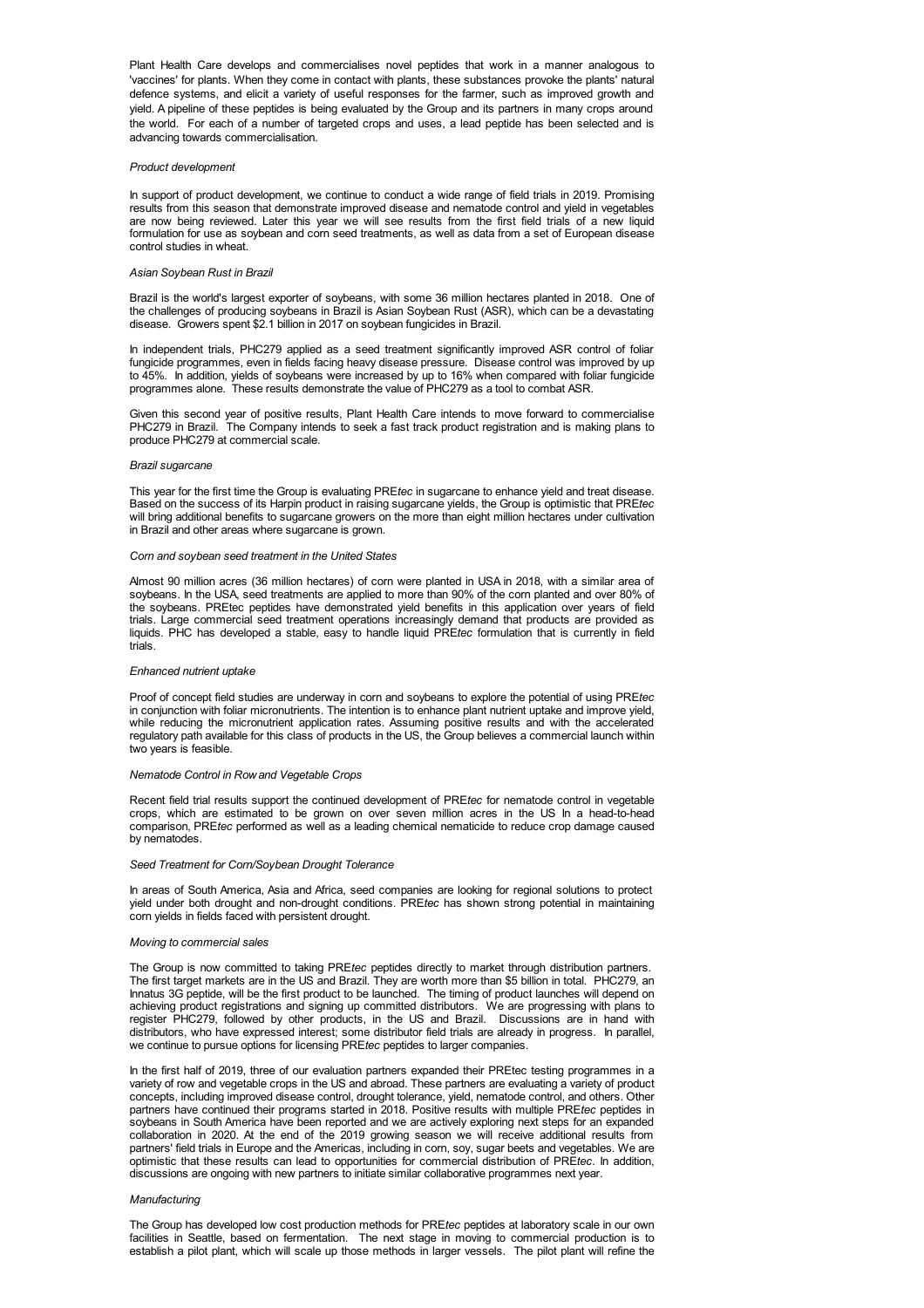Group's production methods, which will then be used in the manufacture of peptides for commercial sales. The Group has signed an agreement with the CSL Behring Fermentation Facility at Penn State University to establish pilot production of PHC279. The University is providing excellent facilities for optimising production methods, focusing initially on PHC279, including production of initial commercial quantities. We anticipate this project will take less than 12 months, after which the Group expects to contract full scale manufacture with a commercial manufacturer.

# **Summaryof financial results**

Financial highlights for the six months ended 30 June 2019, with comparatives for the six months ended 30 June 2018, are set out below:

|                                                                     | 2019                       | 2018                    |
|---------------------------------------------------------------------|----------------------------|-------------------------|
|                                                                     | \$'000                     | \$'000                  |
| Revenue<br>Gross profit                                             | 2,684<br>1,526             | 3,011<br>1,806          |
| Research and development<br>Sales and marketing *<br>Administrative | (1,423)<br>1,636)<br>1,430 | 2,442<br>2.138<br>2,271 |
| Total operating expenses                                            | (4,489)                    | (6, 851)                |
| Operating loss                                                      | (2,963)                    | (5,045)                 |
| Net finance income                                                  | 142                        | 31                      |
| Net loss for period                                                 | (2,821)                    | (5,014)                 |

\* - The 2018 amount includes \$258,000 of Business Development costs. Starting in 2019, Business Development costs are included in the Sales and Marketing expense category.

### **Revenue**

Revenues for the six-month period ended 30 June 2019 were \$2.7 million (H1 2018: \$3.0 million) producing a gross profit of \$1.5 million (H1 2018: \$1.8 million) and the loss before tax was \$2.8 million (H1 2017: \$5.0 million). The gross profit margin was 57% (H1 2018: 60%). Revenues and gross margin were lower than the prior year due to delays in the importation of product into Brazil in the first half of 2019. These sales slipped into the beginning of the second half of 2019.

### **Operating expenses**

Operating expenses decreased by \$2.4 million for the six-month period to \$4.5 million. LBITDA decreased \$1.4 million to \$4.2 million (H1 2018: \$5.6 million) primarily due to decreased Research and Development and Sales and Marketing costs as part of an ongoing cost reduction programme implemented at the beginning of 2019. The majority of the savings were achieved through lower personnel (\$0.8 million) and consulting (\$0.7 million) costs.

#### **Cash position and liquidity**

As of 30 June 2019, the Group had cash and investments of \$1.4 million. Cash and costs continue to be tightly controlled.

During H1 2019, cash outflows decreased 35% to \$2.9 million (H1 2018: \$4.4 million). The decrease was due to a working capital initiative and expense reductions as part of an ongoing Group wide cost reduction programme. Expenses decreased in Research and Development (\$1.0 million) and Sales and Marketing (\$0.5 million) through reduced personnel and consulting costs.

Net cash outflow from operating activities decreased \$2.0 million to \$2.8 million (H1 2018: \$4.8 million). Included in the cash used in operations is an increase in the Group's inventory balance offset by lower accounts receivable and accounts payable balances. Adjusted LBITDA decreased \$1.4 million to \$4.2 million (H1 2018: \$5.6 million)

In February 2018, the Group successfully completed an equity raise of \$6.7 million (net of costs) to help fund operations.

# **Current trading and outlook**

The Board remains confident about the prospects for building a growing, profitable Commercial business, as

sales of Harpin  $\alpha\beta$  continue to increase. We anticipate a strong second half of 2019. We are confident of

achieving material revenue growth in 2019 despite macro-level market-driven challenges, although revenue will be slightly lower than previous expectations.

Preparations for the first launches of PHC279 are progressing to plan, with further PRE*tec* peptides following. The medium term prospects for PRE*tec* peptides, in markets worth more than \$5 billion, are very exciting.

The Board has reviewed the Company's cash position and concluded that we are able to achieve cash breakeven within existing cash resources. The Board will take whatever steps are necessary, including by reducing cash expenses, to achieve that.

**Dr. Christopher Richards** *Chairman*

30 September 2019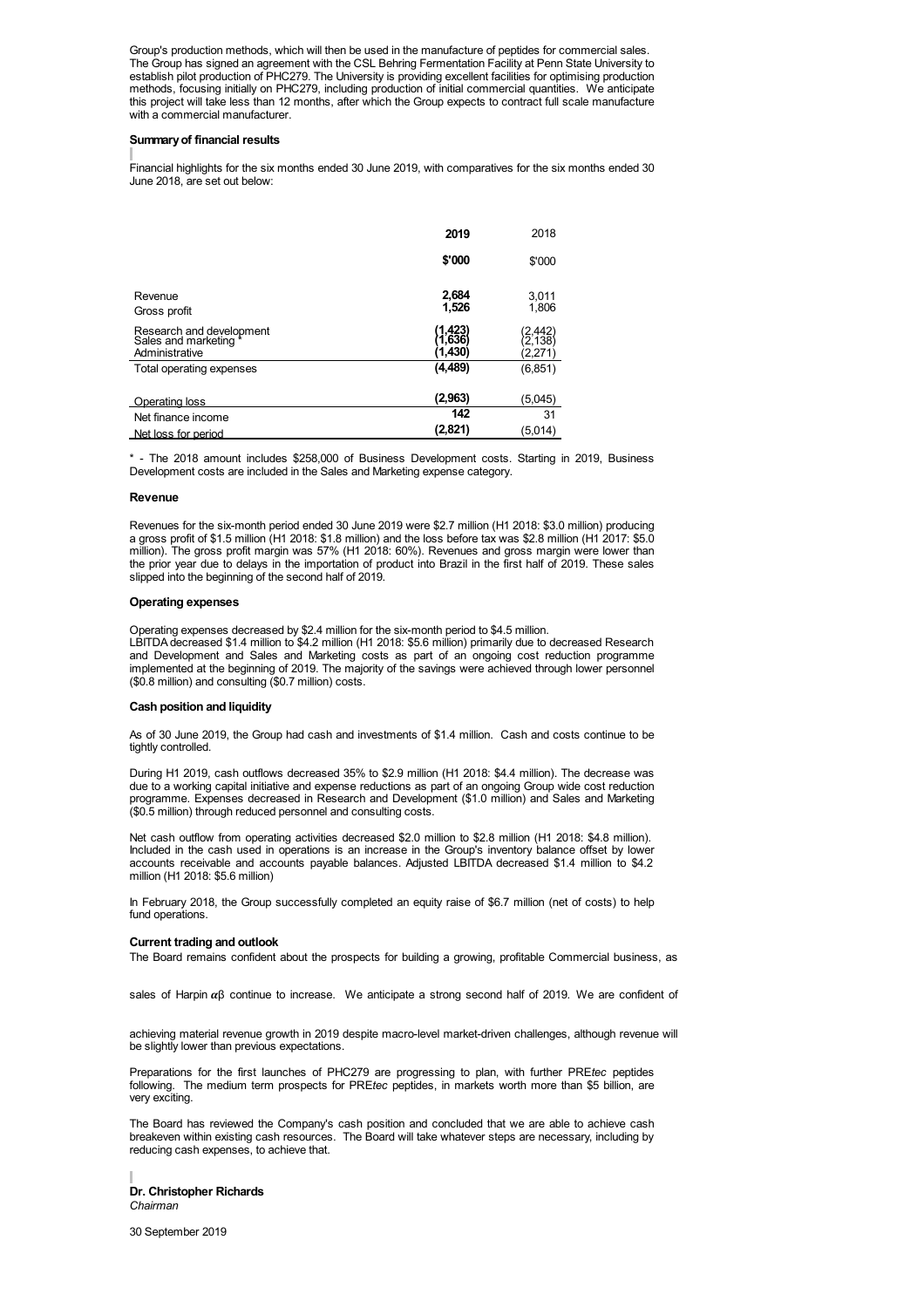### **Consolidated statement of comprehensive income FOR THE SIX MONTHS ENDED 30 JUNE 2019**

|                                                             |      | Six months<br>to 30 June<br>2019<br>(Unaudited) | Six months<br>to 30 June<br>2018<br>(Unaudited) |
|-------------------------------------------------------------|------|-------------------------------------------------|-------------------------------------------------|
|                                                             | Note | \$'000                                          | \$'000                                          |
| Revenue                                                     |      | 2,684                                           | 3,011                                           |
| Cost of sales                                               |      | (1, 158)                                        | (1,205)                                         |
| Gross profit                                                |      | 1,526                                           | 1,806                                           |
| Research and development                                    |      | (1, 423)                                        | (2, 442)                                        |
| Sales and marketing                                         |      | (1,636)                                         | (2, 138)                                        |
| Administrative expenses                                     |      | (1, 430)                                        | (2, 271)                                        |
| <b>Operating loss</b>                                       | 4    | (2, 963)                                        | (5,045)                                         |
| Finance income                                              |      | 160                                             | 31                                              |
| Finance expense                                             |      | (18)                                            | ۰                                               |
| Loss before tax                                             |      | (2,821)                                         | (5,014)                                         |
| Income tax expense                                          |      | (1)                                             |                                                 |
| Net loss for the period                                     |      | (2, 822)                                        | (5,014)                                         |
| Other comprehensive (loss)/income:                          |      |                                                 |                                                 |
| Exchange difference on translation of<br>foreign operations |      | 155                                             | (421)                                           |
| Total comprehensive loss for the period                     |      | (2,667)                                         | (5, 435)                                        |
| Basic and diluted loss per share                            | 6    | \$(0.02)                                        | \$(0.03)                                        |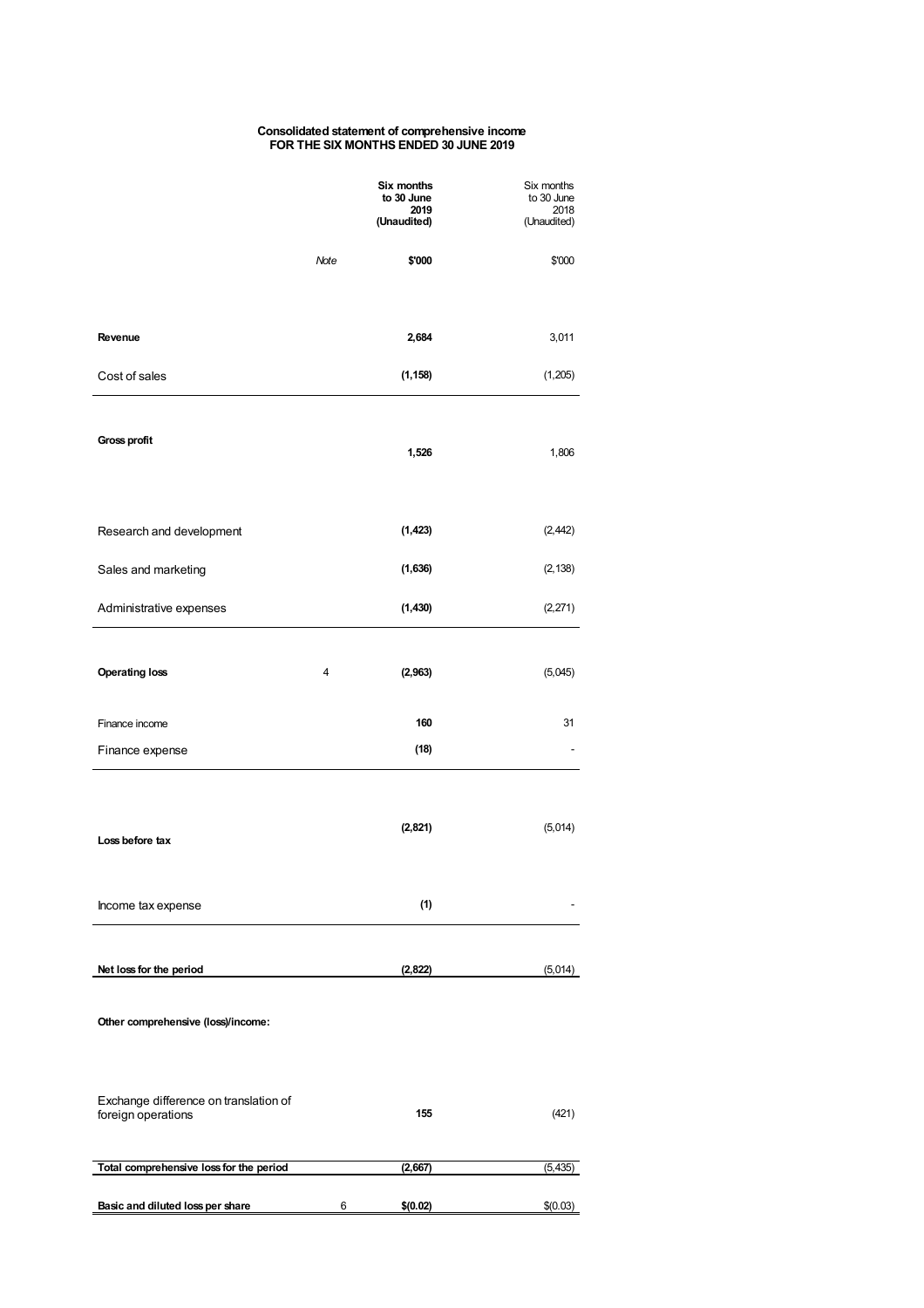### **Consolidated statement of financial position AT 30 JUNE 2019**

|                                  | Note | 30 June<br>2019<br>(Unaudited)<br>\$'000 | 31 December<br>2018<br>(Audited)<br>\$'000 |
|----------------------------------|------|------------------------------------------|--------------------------------------------|
| <b>Assets</b>                    |      |                                          |                                            |
| Non-current assets               |      |                                          |                                            |
| Intangible assets                |      | 1,670                                    | 1,692                                      |
| Property, plant and equipment    |      | 582                                      | 701                                        |
| Right-of-use                     |      | 581                                      |                                            |
| Trade and other receivables      |      | 143                                      | 140                                        |
| Total non-current assets         |      | 2,976                                    | 2,533                                      |
| <b>Current assets</b>            |      |                                          |                                            |
| Inventories                      |      | 3,450                                    | 2,975                                      |
| Trade and other receivables      |      | 2,943                                    | 3,757                                      |
| <b>Investments</b>               | 3    | 720                                      | 1,825                                      |
| Cash and cash equivalents        |      | 690                                      | 2,459                                      |
| Total current assets             |      | 7,803                                    | 11,016                                     |
| <b>Total assets</b>              |      | 10,779                                   | 13,549                                     |
| <b>Liabilities</b>               |      |                                          |                                            |
| <b>Current liabilities</b>       |      |                                          |                                            |
| Trade and other payables         |      | 1,612                                    | 2,404                                      |
| Short term lease liabilities     |      | 377                                      |                                            |
| <b>Total current liabilities</b> |      | 1,989                                    | 2,404                                      |
| <b>Non-current liabilities</b>   |      |                                          |                                            |
| Long term lease liabilities      |      | 258                                      |                                            |
| Total non-current liabilities    |      |                                          |                                            |

**258** -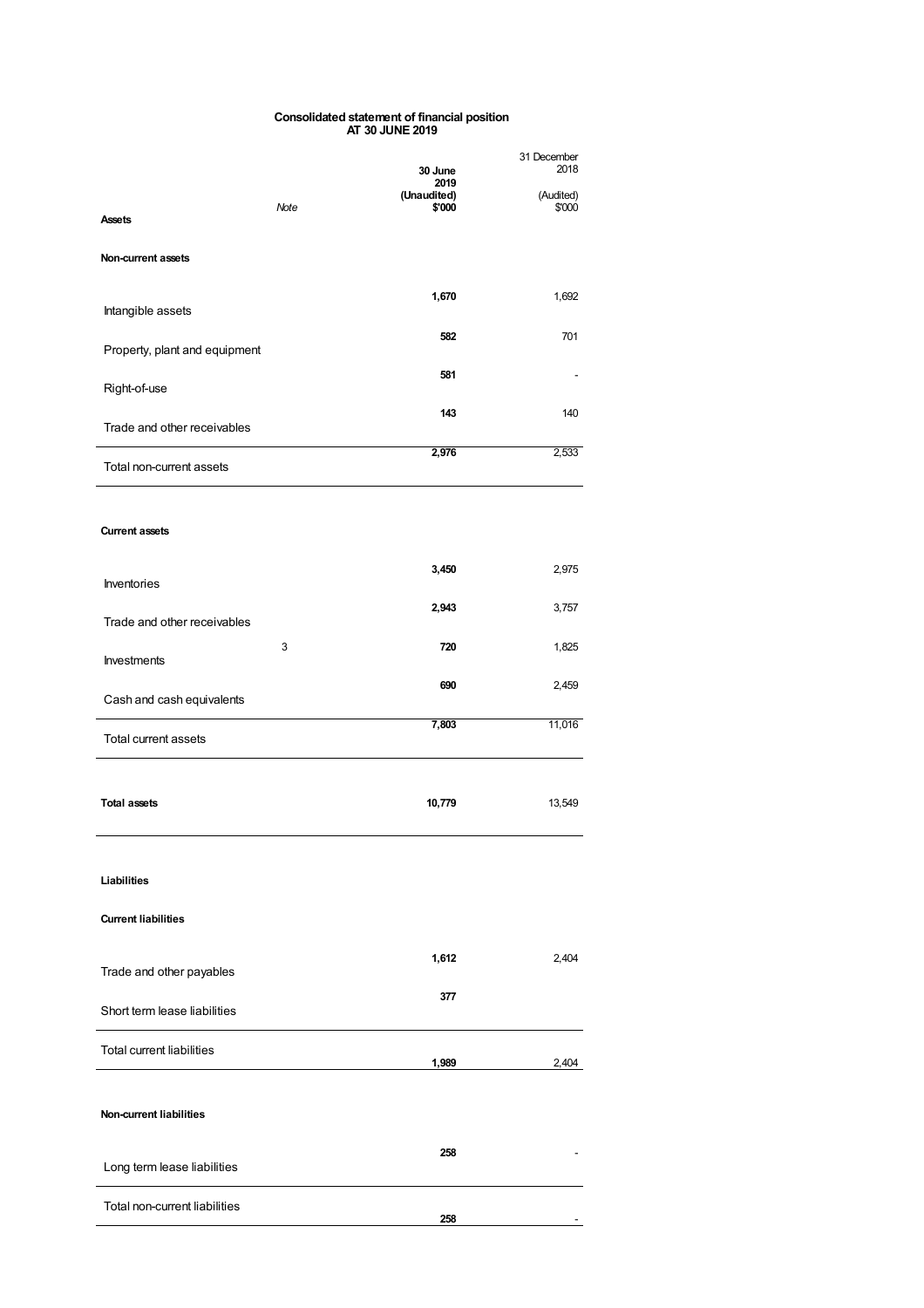| <b>Total liabilities</b>                                      | 2,247    | 2,404     |
|---------------------------------------------------------------|----------|-----------|
| <b>Total net assets</b>                                       | 8,532    | 11,145    |
| Capital and reserves attributable<br>to owners of the Company |          |           |
| Share capital                                                 | 2,586    | 2,586     |
| Share premium                                                 | 86,126   | 86,126    |
| Foreign exchange reserve                                      | 886      | 731       |
| Retained earnings                                             | (81,066) | (78, 298) |
| <b>Total equity</b>                                           | 8,532    | 11,145    |

# **Consolidated statement of cash flows FOR THE SIX MONTHS ENDED 30 JUNE 2019**

|                                                                                                                                                                                                                                                                                                                                                  | Six months ended<br>30 June<br>2019<br>(Unaudited)                   | Six months ended<br>30 June<br>2018<br>(Unaudited) |
|--------------------------------------------------------------------------------------------------------------------------------------------------------------------------------------------------------------------------------------------------------------------------------------------------------------------------------------------------|----------------------------------------------------------------------|----------------------------------------------------|
| Cash flows from operating activities                                                                                                                                                                                                                                                                                                             | \$'000                                                               | \$'000                                             |
| Loss for the year                                                                                                                                                                                                                                                                                                                                | (2,822)                                                              | (5,014)                                            |
| Adjustments for:                                                                                                                                                                                                                                                                                                                                 |                                                                      |                                                    |
| Depreciation of property, plant and equipment<br>Depreciation of right-of-use assets<br>Amortisation of intangibles<br>Share-based payment expense<br>Finance income<br>Finance expense<br>Foreign exchange on intercompany<br>Decrease/(increase) in trade and other receivables<br>Gain on disposal of fixed assets<br>Increase in inventories | 179<br>166<br>22<br>54<br>(160)<br>18<br>155<br>811<br>(16)<br>(476) | 202<br>130<br>370<br>(31)<br>1,139<br>(1,361)      |
| Decrease in trade and other payables                                                                                                                                                                                                                                                                                                             | (735)                                                                | (202)                                              |
| Net cash used in operating activities                                                                                                                                                                                                                                                                                                            | (2,804)                                                              | (4, 767)                                           |
| <b>Investing activities</b><br>Purchase of property, plant and equipment                                                                                                                                                                                                                                                                         | (56)                                                                 | (109)                                              |
| Sale of property, plant and equipment                                                                                                                                                                                                                                                                                                            | 42                                                                   |                                                    |
| Finance income                                                                                                                                                                                                                                                                                                                                   | 200                                                                  | 31                                                 |
| Purchase of investments                                                                                                                                                                                                                                                                                                                          | (19)                                                                 | (2, 150)                                           |
| Sale of investments                                                                                                                                                                                                                                                                                                                              | 1,085                                                                | 1,362                                              |
| Net cash (used)/provided by investing activities                                                                                                                                                                                                                                                                                                 | 1,252                                                                | (866)                                              |
| <b>Financing activities</b>                                                                                                                                                                                                                                                                                                                      |                                                                      |                                                    |
| Finance expense                                                                                                                                                                                                                                                                                                                                  | (2)                                                                  |                                                    |
| Payment of lease liability                                                                                                                                                                                                                                                                                                                       | (186)                                                                |                                                    |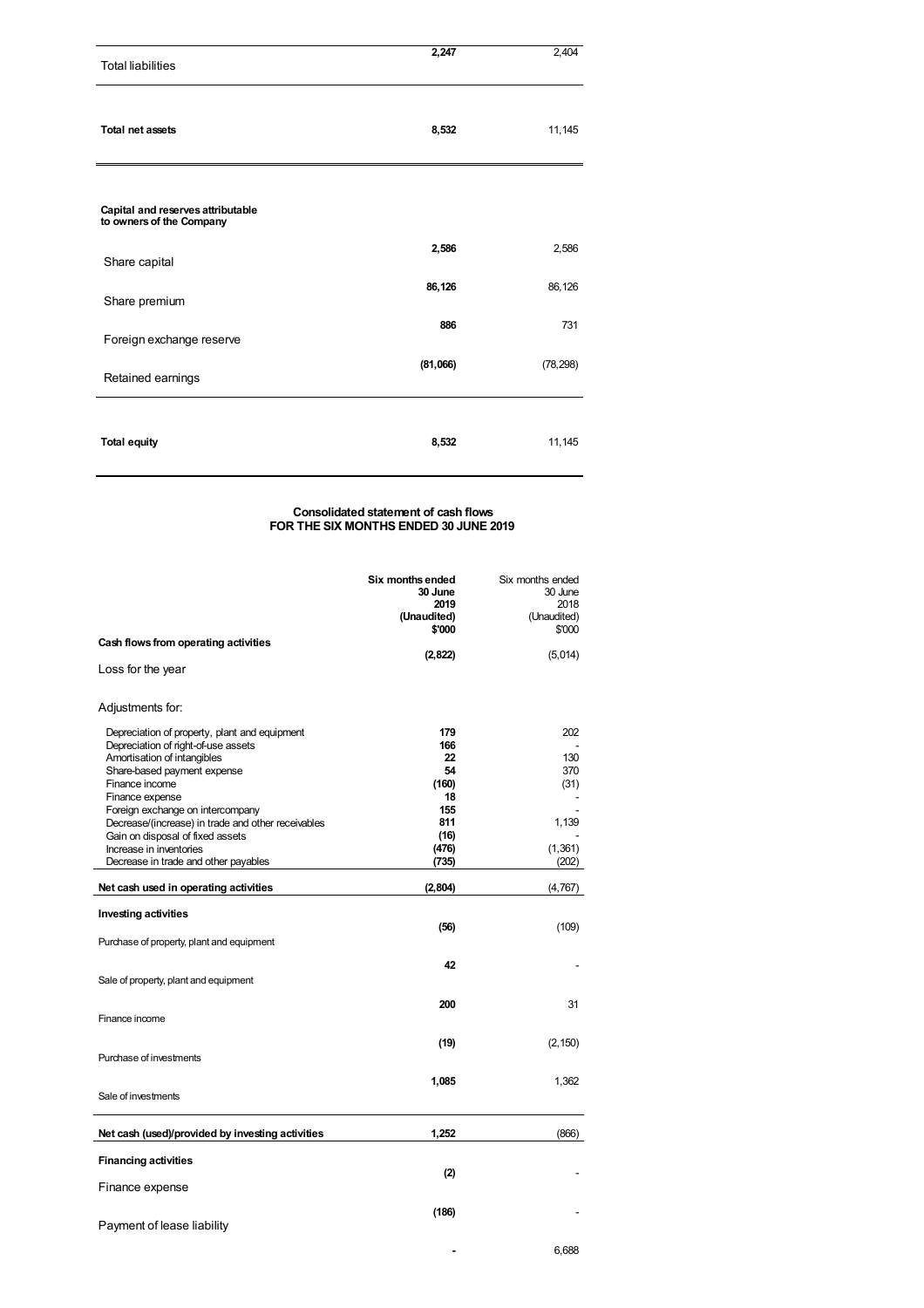## Issue of ordinary share capital

| Repayment of borrowings                                                                             |         | (4)   |
|-----------------------------------------------------------------------------------------------------|---------|-------|
| Net cash provided/(used) by financing activities                                                    | (188)   | 6,684 |
| Net (decrease)/increase in cash and cash<br>equivalents<br>Effects of exchange rate changes on cash | (1,740) | 1.051 |
| and cash equivalents                                                                                | (29)    | 423   |
| Cash and cash equivalents at beginning of period                                                    | 2.459   | 1,175 |
| Cash and cash equivalents at end of period                                                          | 690     | 2.649 |

### **Notes to the unaudited financial information**

# **1 General information**

Plant Health Care plc is a company incorporated and domiciled in England. The unaudited interim financial information of the Group for the six months ended 30 June 2019 comprise the Company and its subsidiaries (together referred to as the "Group").

# **2 Basis of preparation and accounting policies**

These interim consolidated financial statements have been prepared using accounting policies based on International Financial Reporting Standards (IFRS and IFRIC Interpretations) issued by the International Accounting Standards Board ("IASB") as adopted for use in the EU. They do not include all disclosures that would otherwise be required in a complete set of financial statements and should be read in conjunction with the 31 December 2018 ('2018') Annual Report. The financial information for the half years ended 30 June 2019 and 30 June 2018 does not constitute statutory accounts within the meaning of Section 434 (3) of the Companies Act 2006 and both periods are unaudited.

The annual financial statements of Plant Health Care, Plc ('the Group') are prepared in accordance with IFRS as adopted by the European Union. The comparative financial information for the year ended 31 December 2018 included within this report does not constitute the full statutory Annual Report for that period. The statutory Annual Report and Financial Statements for 2018 have been filed with the Registrar of Companies. The Independent Auditors' Report on the Annual Report and Financial Statements for the year ended 30 December 2018 was unqualified, did not draw attention to any matter by way of emphasis and did not contain a statement under 498(2) - (3) of the Companies Act 2006.

The Group has applied the same accounting policies and methods of computation in its interim consolidated financial statements as in its 2018 annual financial statements, except for those that relate to new standards and interpretations effective for the first time for periods beginning on (or after) 1 January 2019 and will be adopted in the 2019 financial statements. New standards impacting the Group that will be adopted in the annual financial statements for the year ended 31 December 2019, and which have given rise to changes in the Group's accounting policies are:

IFRS 16 leases:

Details of the impact of this standard is given below. Other new and amended standards and interpretations issued by the IASB that will apply for the first time in the next annual financial statements are not expected to have a material impact on the Group.

The group adopted IFRS 16 from 1 January 2019, replacing the existing guidance in IAS 17 - "Leases" (hereafter - "IAS 17"). IFRS 16 changes the existing guidance in IAS 17 and requires lessees to recognise a lease liability that reflects future lease payments and a "right-of-use asset" in all lease contracts within scope, with no distinction between financing and capital leases. IFRS 16 exempts lessees in short-term leases or the when underlying asset has a low value. The Group has elected to apply the practical expedient not to recognise right-of-use assets and lease liabilities for leases of low-value assets only.

The adoption of IFRS 16 has resulted in the Group recognising right of use assets and lease liabilities for all contracts that are, or contain, a lease. For leases historically classified as operating leases, under legacy accounting requirements the group does not recognise related assets or liabilities, disclosing instead the total commitment in its annual financial statements. The Group has elected to apply the modified retrospective method. Therefore, there will be no impact on any comparative accounting period (interim or annual), with any leases recognised on balance sheet at the date of initial application of IFRS 16, being 1 January 2019.

The nature of expenses related to these leases in the income statement will change because IFRS 16 replaces the straight line operating lease expense with a depreciation charge for right of use assets and interest expense on lease obligations over the life of the lease. This has increased the reported EBITDAby the amount of its current operating lease cost, which for 6 months ended 30 June 2019 was approximately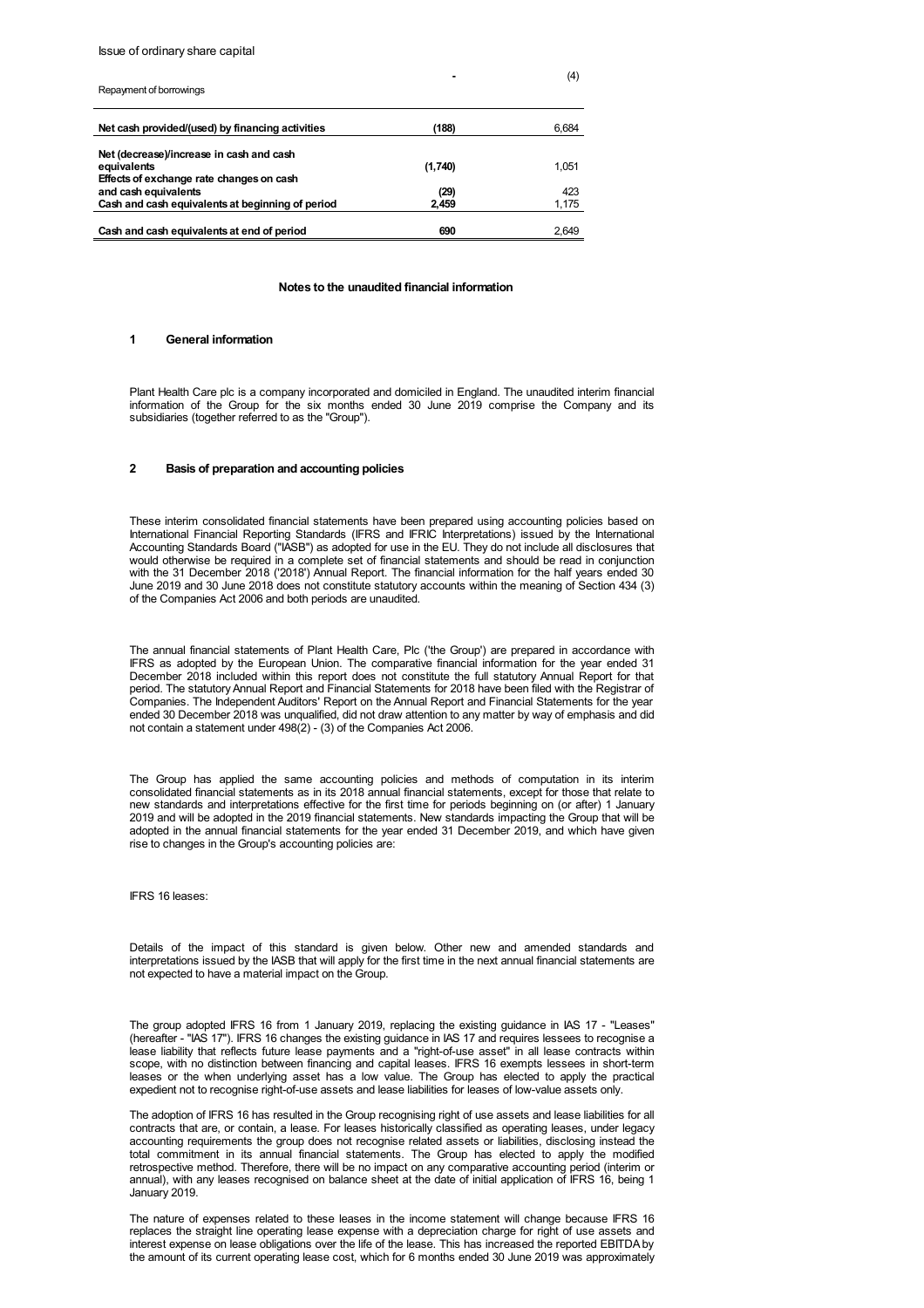# \$175,000).

# Going Concern

This Interim Report has been prepared on the assumption that the business is a going concern. In reaching their assessment, the directors have considered a period extending at least 12 months from the date of approval of this half-yearly financial report. This assessment has included consideration of the forecast performance of the business for the foreseeable future and the cash and financing facilities available to the Group,.

# **3 Investments**

Investments comprise short-term investments in notes and bonds having investment grade ratings. These assets are actively managed and evaluated by key management personnel on a fair value basis in accordance with a documented investment strategy. They are carried at fair value as determined by quoted prices on active markets, with changes in fair values recognised through profit and loss.

# **4 Operating loss**

|                                          | Six months to<br>30 June<br>2019<br>(unaudited)<br>\$'000 | Six months to<br>30 June<br>2018<br>(unaudited)<br>\$'000 |
|------------------------------------------|-----------------------------------------------------------|-----------------------------------------------------------|
| Operating loss is stated after charging: |                                                           |                                                           |
| Depreciation                             | 345                                                       | 202                                                       |
| Amortisation                             | 22                                                        | 130                                                       |
| Share-based payment expense              | 54                                                        | 370                                                       |

# **5 Segment information**

The Group views, manages and operates its business according to geographical segments. Revenue is generated from the sale of agricultural products across all geographies.

# **Six months to 30 June 2019 (unaudited)**

| Revenue*                      | Americas<br>\$'000 | Mexico<br>\$'000         | Rest of<br>World<br>\$'000 | Elimination<br>\$'000 | <b>Total</b><br>Commercial<br>\$'000 | New<br>Technology<br>\$'000 | <b>Total</b><br>\$'000 |
|-------------------------------|--------------------|--------------------------|----------------------------|-----------------------|--------------------------------------|-----------------------------|------------------------|
| Proprietary product sales     |                    |                          |                            |                       |                                      |                             |                        |
| Third-party product sales     | 380                | 288                      | 678                        |                       | 1,346                                |                             | 1,346                  |
| Inter-segmental product sales | 21                 | 1,317                    |                            |                       | 1,338                                |                             | 1,338                  |
|                               | 330                | $\overline{\phantom{a}}$ | 236                        | (566)                 |                                      | $\overline{\phantom{a}}$    |                        |
| <b>Total revenue</b>          | 731                | 1,605                    | 914                        | (566)                 | 2,684                                |                             | 2,684                  |
| Group consolidated revenue    | 731                | 1,605                    | 914                        | (566)                 | 2,684                                |                             | 2,684                  |
|                               |                    |                          |                            |                       |                                      |                             |                        |
| Cost of sales                 | (477)              | (814)                    | (433)                      | 566                   | (1, 158)                             | $\overline{\phantom{0}}$    | (1, 158)               |
| Research and development      |                    |                          |                            |                       |                                      | (1,095)                     | (1,095)                |
| <b>Business development</b>   |                    |                          |                            |                       |                                      |                             |                        |
| Sales and marketing           | (782)              | (412)                    | (443)                      |                       | (1,637)                              | $\overline{a}$              | (1,637)                |
| Administration                | (328)              | (129)                    | (76)                       |                       | (533)                                | (110)                       | (643)                  |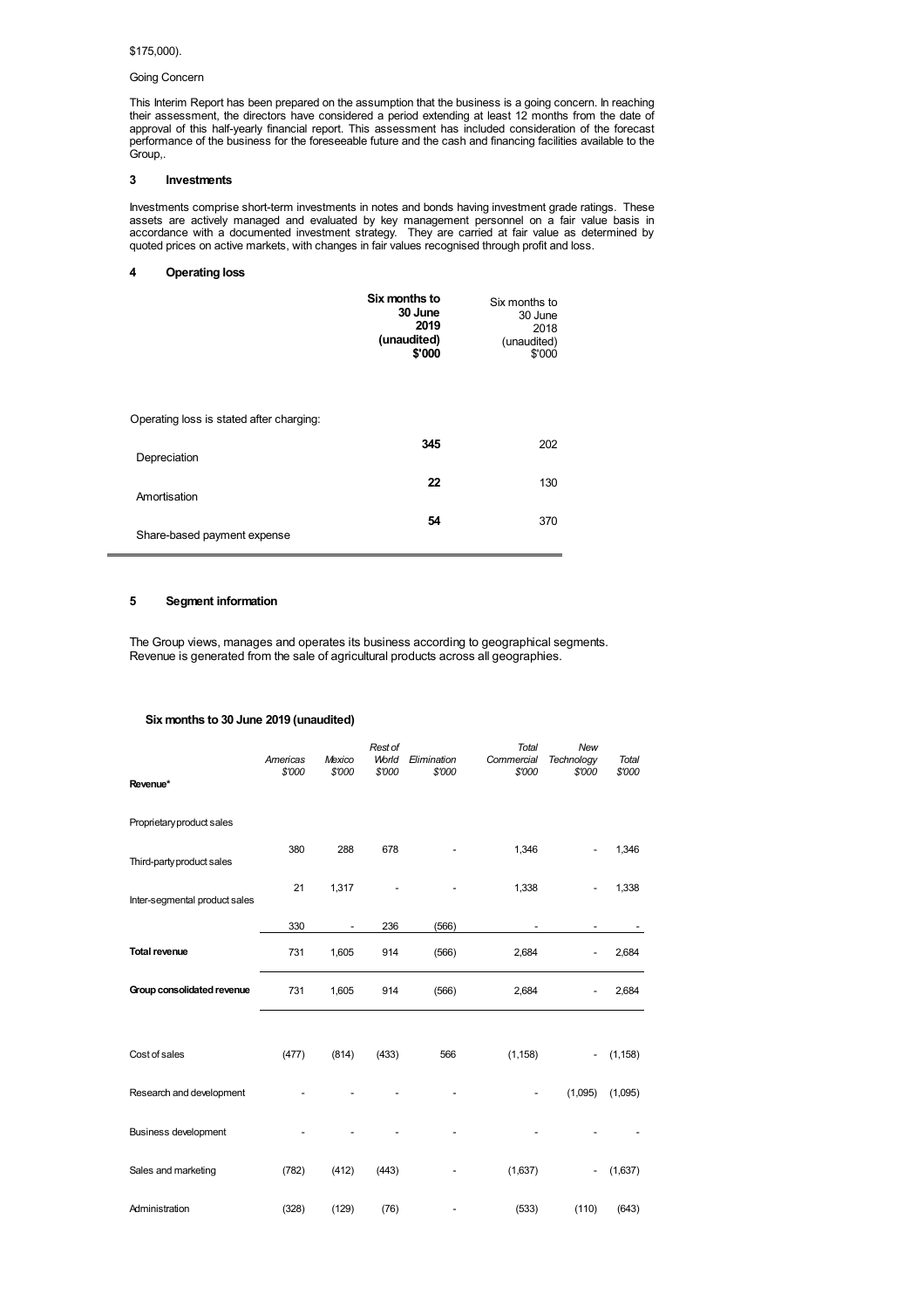# *Non-cash expenses:*

| Depreciation                                                | (46)  | (27)          | (4)  | ٠                            | (77)  | (268)                    | (345)   |
|-------------------------------------------------------------|-------|---------------|------|------------------------------|-------|--------------------------|---------|
| Amortisation                                                | (19)  | -             | (3)  |                              | (22)  | $\overline{\phantom{0}}$ | (22)    |
| Share-based payment                                         |       | $\frac{1}{2}$ | (2)  |                              | (2)   | (37)                     | (39)    |
| Segment operating<br>(loss)/profit<br>Corporate expenses ** | (921) | 223           | (47) | $\qquad \qquad \blacksquare$ | (745) | (1,510)                  | (2,255) |
| Wages and professional fees                                 |       |               |      |                              |       |                          | (611)   |
| Administration ***                                          |       |               |      |                              |       |                          | (98)    |
|                                                             |       |               |      |                              |       |                          |         |
| <b>Operating loss</b>                                       |       |               |      |                              |       |                          | (2,964) |
| Finance income                                              |       |               |      |                              |       |                          | 160     |
| Finance expense                                             |       |               |      |                              |       |                          | (18)    |
|                                                             |       |               |      |                              |       |                          |         |

**Loss before tax** (2,822)

\* Revenue from one customer within the Mexico segment totalled \$525,000 or 20% of Group revenues.

\*\* These amounts represent public company expenses for which there is no reasonable basis by which to allocate the amounts across the Group's segments.

\*\*\* Includes net share-based payments expense of \$15,000 attributed to corporate employees who are not affiliated with any of<br>the Commercial or New technology segments. Includes \$0.1 million foreign exchange losses in noncompany funding.

# **Six months to 30 June 2018 (unaudited)**

.

| Revenue*                      | Americas<br>\$'000 | Mexico<br>\$'000         | Rest of<br>World<br>\$'000 | Elimination<br>\$'000 | <b>Total</b><br>Commercial<br>\$'000 | New<br>Technology<br>\$'000 | Total<br>\$'000 |
|-------------------------------|--------------------|--------------------------|----------------------------|-----------------------|--------------------------------------|-----------------------------|-----------------|
| Proprietary product sales     |                    |                          |                            |                       |                                      |                             |                 |
| Third-party product sales     | 703                | 230                      | 826                        |                       | 1,759                                |                             | 1,759           |
| Inter-segmental product sales | 48                 | 1,204                    |                            |                       | 1,252                                |                             | 1,252           |
|                               | 501                | $\overline{\phantom{a}}$ | 68                         | (569)                 |                                      | -                           |                 |
| <b>Total revenue</b>          | 1,252              | 1,434                    | 894                        | (569)                 | 3,011                                |                             | 3,011           |
| Group consolidated revenue    | 1,252              | 1,434                    | 894                        | (569)                 | 3,011                                |                             | 3,011           |
|                               |                    |                          |                            |                       |                                      |                             |                 |
| Cost of sales                 | (710)              | (709)                    | (355)                      | 569                   | (1,205)                              | $\overline{\phantom{0}}$    | (1,205)         |
| Research and development      |                    |                          |                            |                       | $\overline{\phantom{a}}$             | (2, 135)                    | (2, 135)        |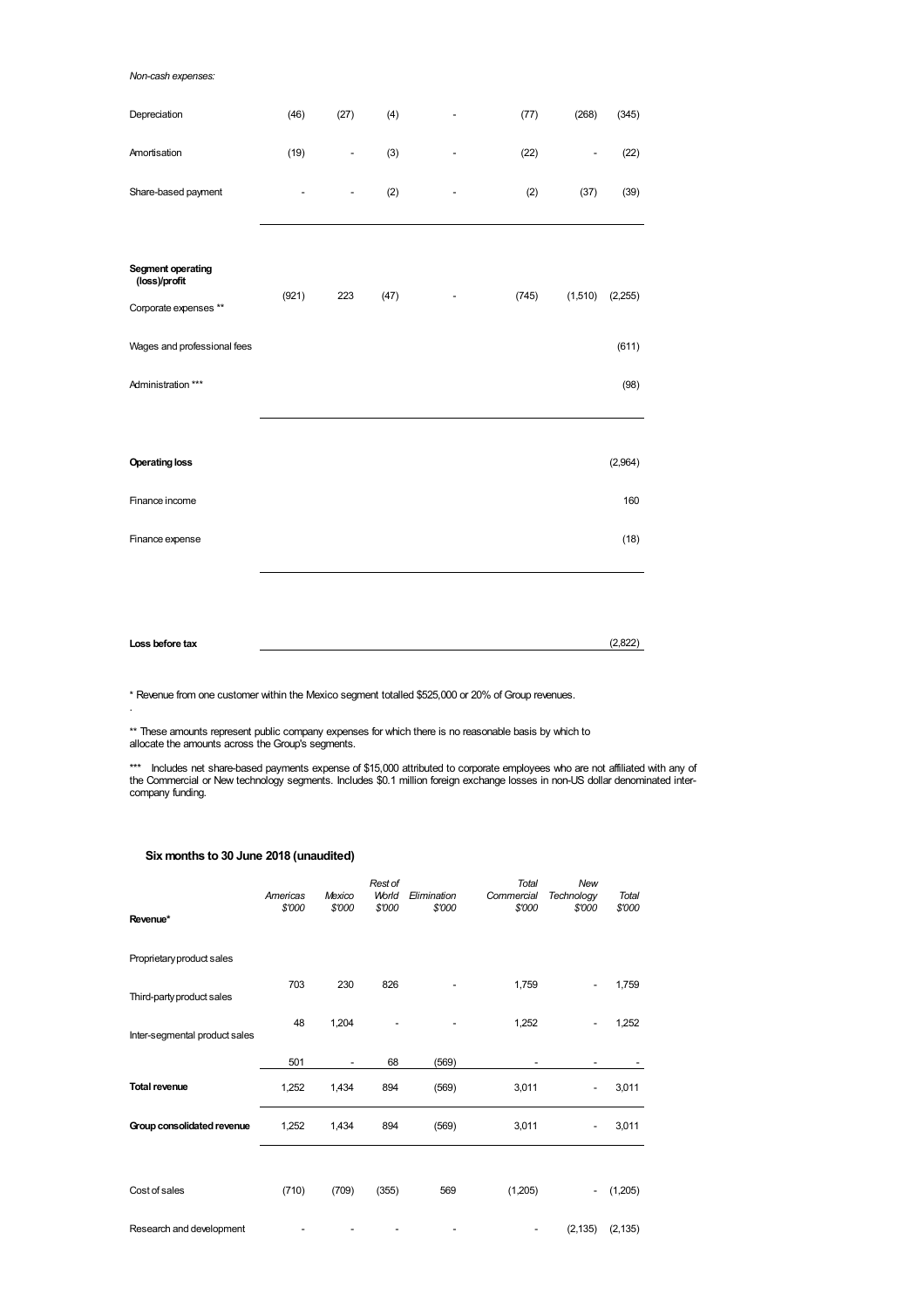| Business development               | (235) |       |       | ÷,                       | (235)   | (23)           | (258)          |
|------------------------------------|-------|-------|-------|--------------------------|---------|----------------|----------------|
| Sales and marketing                | (801) | (365) | (714) | ÷,                       | (1,880) |                | (1,880)        |
| Administration                     | (309) | (126) | (81)  | $\qquad \qquad -$        | (516)   | (106)          | (622)          |
|                                    |       |       |       |                          |         |                |                |
| Non-cash expenses:                 |       |       |       |                          |         |                |                |
| Depreciation                       | (14)  | (27)  | (3)   | $\overline{a}$           | (44)    | (158)          | (202)          |
| Amortisation                       | (127) | -     | (3)   |                          | (130)   | $\overline{a}$ | (130)          |
| Share-based payment                | (6)   | -     | (13)  |                          | (19)    | (215)          | (234)          |
|                                    |       |       |       |                          |         |                |                |
| Segment operating<br>(loss)/profit |       |       |       |                          |         |                |                |
| Corporate expenses **              | (950) | 207   | (275) | $\overline{\phantom{a}}$ | (1,018) | (2,637)        | (3,655)        |
| Wages and professional fees        |       |       |       |                          |         |                | (660)          |
| Administration ***                 |       |       |       |                          |         |                | (730)          |
|                                    |       |       |       |                          |         |                |                |
| <b>Operating loss</b>              |       |       |       |                          |         |                | (5,045)        |
| Finance income                     |       |       |       |                          |         |                | 31             |
| Finance expense                    |       |       |       |                          |         |                | $\overline{a}$ |
|                                    |       |       |       |                          |         |                |                |
|                                    |       |       |       |                          |         |                |                |
| Loss before tax                    |       |       |       |                          |         |                | (5,014)        |

\* Revenue from one customer within the Americas segment totalled \$400,000 or 13% of Group revenues. Revenue from one customer within the Mexico segment totalled \$410,000 or 13% of Group revenues.

\*\* These amounts represent public company expenses for which there is no reasonable basis by which to allocate the amounts across the Group's segments.

\*\*\* Includes net share-based payments expense of \$136,000 attributed to corporate employees who are not affiliated with any of the Commercial or New technology segments. Includes \$0.7 million foreign exchange losses in non-US dollar denominated intercompany funding.

# **6 Loss per share**

Basic loss per ordinary share has been calculated on the basis of the loss for the period of \$2,822,000 (loss for the six months ended 30 June 2018: \$5,014,000) and the weighted average number of shares in issue during the period of 172,822,881 (six months ended 30 June 2018: 164,906,214).

The weighted average number of shares used in the above calculation is the same as for total basic loss per ordinary share. Instruments that could potentially dilute basic earnings per share in the future have been considered, but were not included in the calculation of diluted earnings per share because they are anti-dilutive for the periods presented. This is due to the Group incurring losses on continuing operations for the period.

# **7 Cautionarystatement**

This document contains certain forward-looking statements relating to Plant health Care plc ('the Group'). The Group considers any statements that are not historical facts as "forward-looking statements". They relate to events and trends that are subject to risk and uncertainty that may cause actual results and the financial performance of the Group to differ materially from those contained in any forward-looking statement. These statements are made by the directors in good faith based on information available to them and such statements should be treated with caution due to the inherent uncertainties, including both economic and business risk factors, underlying any such forward-looking information.

Copies of this report and all other announcements made by Plant Health Care plc are available on the Company's website at [www.planthealthcare.com/for-investors.](http://www.planthealthcare.com/for-investors.)